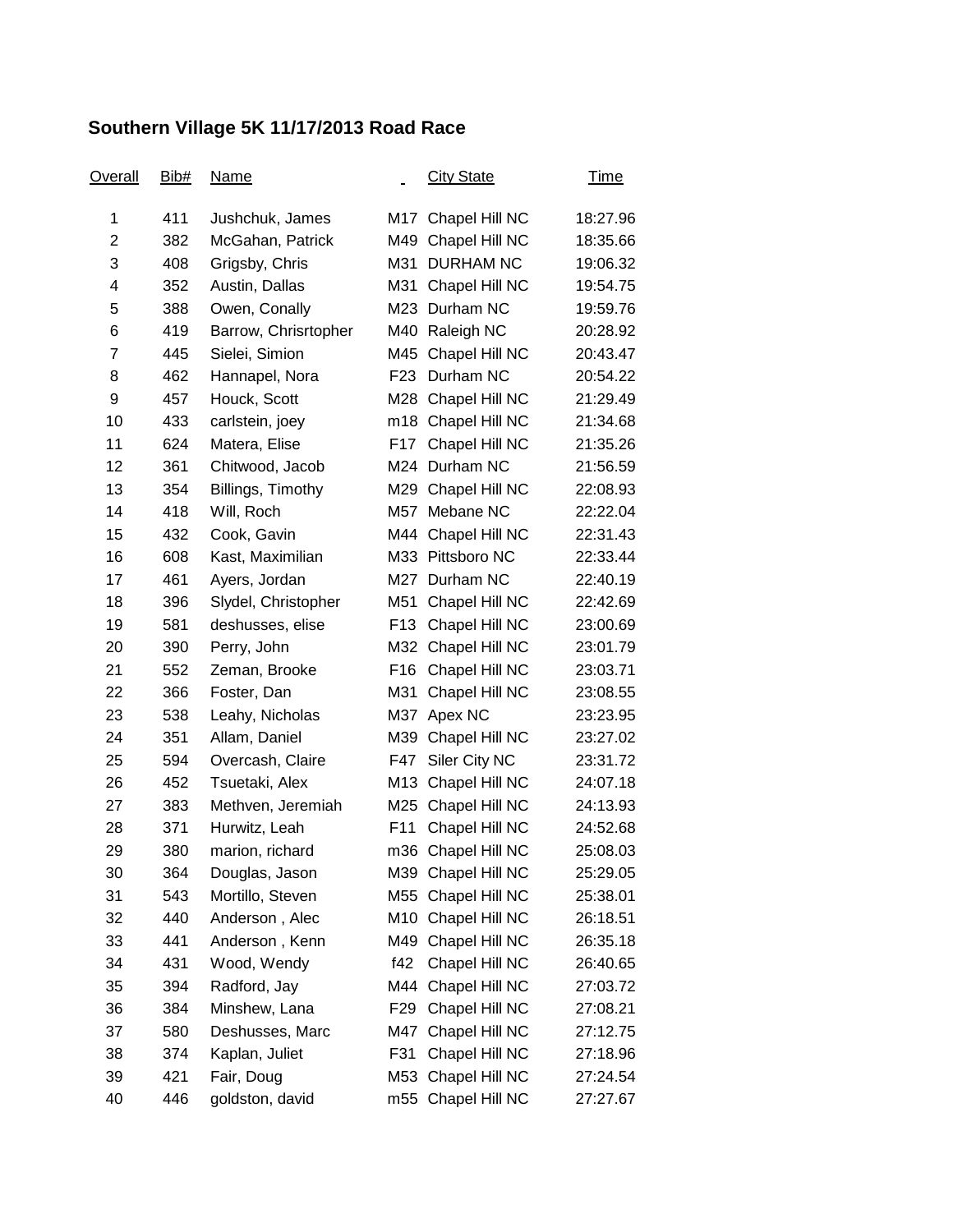| 41 | 379 | Manser, Rachel        | F27              | Chapel Hill NC       | 27:28.49 |
|----|-----|-----------------------|------------------|----------------------|----------|
| 42 | 435 | Carlstein, Ed         | M55              | Chapel Hill NC       | 27:31.28 |
| 43 | 385 | Monteiro, Teresa      | F33              | Chapel Hill NC       | 27:52.07 |
| 44 | 542 | Smith, Jason          | M35              | Cary NC              | 27:56.71 |
| 45 | 401 | Weiss, Thomas         | M56              | Raleigh NC           | 27:59.23 |
| 46 | 437 | Dentel, Nicholas      | M31              | Durham NC            | 28:07.23 |
| 47 | 436 | Dentel, Lindsay       | F31              | Durham NC            | 28:07.44 |
| 48 | 350 | Adelino, Manuel       | M33              | Chapel Hill NC       | 28:07.45 |
| 49 | 444 | Anderson, Hope        | F <sub>13</sub>  | Chapel Hill NC       | 28:11.23 |
| 50 | 363 | Douglas, Diana        | F32              | Chapel Hill NC       | 28:19.50 |
| 51 | 377 | Ludwig, Matthew       | M28              | Carrboro NC          | 28:25.17 |
| 52 | 395 | Rogers, Jamie         | F27              | Carrboro NC          | 28:25.97 |
| 53 | 429 | Fulmer, Jason         | M15              | Cary NC              | 28:26.24 |
| 54 | 422 | McMahon, Steve        | M40              | Chapel Hill NC       | 29:07.00 |
| 55 | 623 | Piontak, Gary         | M61              | Pittsboro NC         | 29:10.18 |
| 56 | 360 | Cheely, Erin          | F33              | Durham NC            | 29:25.18 |
| 57 | 434 | Carlstein, Anne       | F <sub>15</sub>  | Chapel Hill NC       | 30:12.06 |
| 58 | 423 | McMahon, Henry        | M10              | Chapel Hill NC       | 30:14.94 |
| 59 | 362 | DiMartino, Lauren     | F <sub>26</sub>  | Chapel Hill NC       | 30:14.99 |
| 60 | 376 | LeMay, Katie          | F <sub>22</sub>  | Chapel Hill NC       | 30:15.81 |
| 61 | 447 | Williams, Tim         | M55              | Chapel Hill NC       | 30:16.25 |
| 62 | 448 | harris, william       | m37              | Pittsboro NC         | 31:03.53 |
| 63 | 420 | Fein, Debbie          | F50              | Chapel Hill NC       | 31:07.48 |
| 64 | 359 | Chapman, Jamey        | F27              | Chapel Hill NC       | 31:11.00 |
| 65 | 381 | McAllister, Katherine | F <sub>22</sub>  | Charlotte NC         | 31:17.52 |
| 66 | 397 | Swimm, Kelly          | F33              | Chapel Hill NC       | 31:33.94 |
| 67 | 402 | whelan, Bridget       | F <sub>2</sub> 7 | Durham NC            | 32:22.04 |
| 68 | 368 | Harrington, Philip    | M50              | Pittsboro NC         | 32:30.73 |
| 69 | 454 | Tanner, Colin         | M7               | Chapel Hill NC       | 32:39.55 |
| 70 | 453 | Tanner, David         | M40              | Chapel Hill NC       | 32:40.73 |
| 71 | 442 | Liston, Cynthia       | F46              | Chapel Hill NC       | 33:03.20 |
| 72 | 398 | Templeton, Alison     | F <sub>26</sub>  | Chapel Hill NC       | 33:25.80 |
| 73 | 416 | Walker, Chris         | M37              | <b>BURLINGTON NC</b> | 33:29.67 |
| 74 | 369 | Hasbrouck, Trish      | F52              | Pittsboro NC         | 33:41.01 |
| 75 | 353 | Austin, Grace         | F32              | Chapel Hill NC       | 34:00.69 |
| 76 | 389 | Perry, Jenny          | F31              | Chapel Hill NC       | 34:02.56 |
| 77 | 412 | maio, tracy           | F37              | Pittsboro NC         | 34:05.17 |
| 78 | 409 | hinson, jennifer      | F37              | Clayton NC           | 34:05.43 |
| 79 | 459 | PasaPorta, Jerome     | M38              | Carrboro NC          | 34:14.21 |
| 80 | 428 | Fulmer, Chuck         | M48              | Cary NC              | 34:54.37 |
| 81 | 392 | Piet, David           | M68              | Pittsboro NC         | 35:39.69 |
| 82 | 378 | Manser, Melissa       | F <sub>24</sub>  | Chapel Hill NC       | 35:41.71 |
| 83 | 372 | Jacobson, Heather     | F32              | Durham NC            | 35:46.78 |
| 84 | 414 | Meerholz, Sharron     | F60              | Chapel Hill NC       | 36:00.51 |